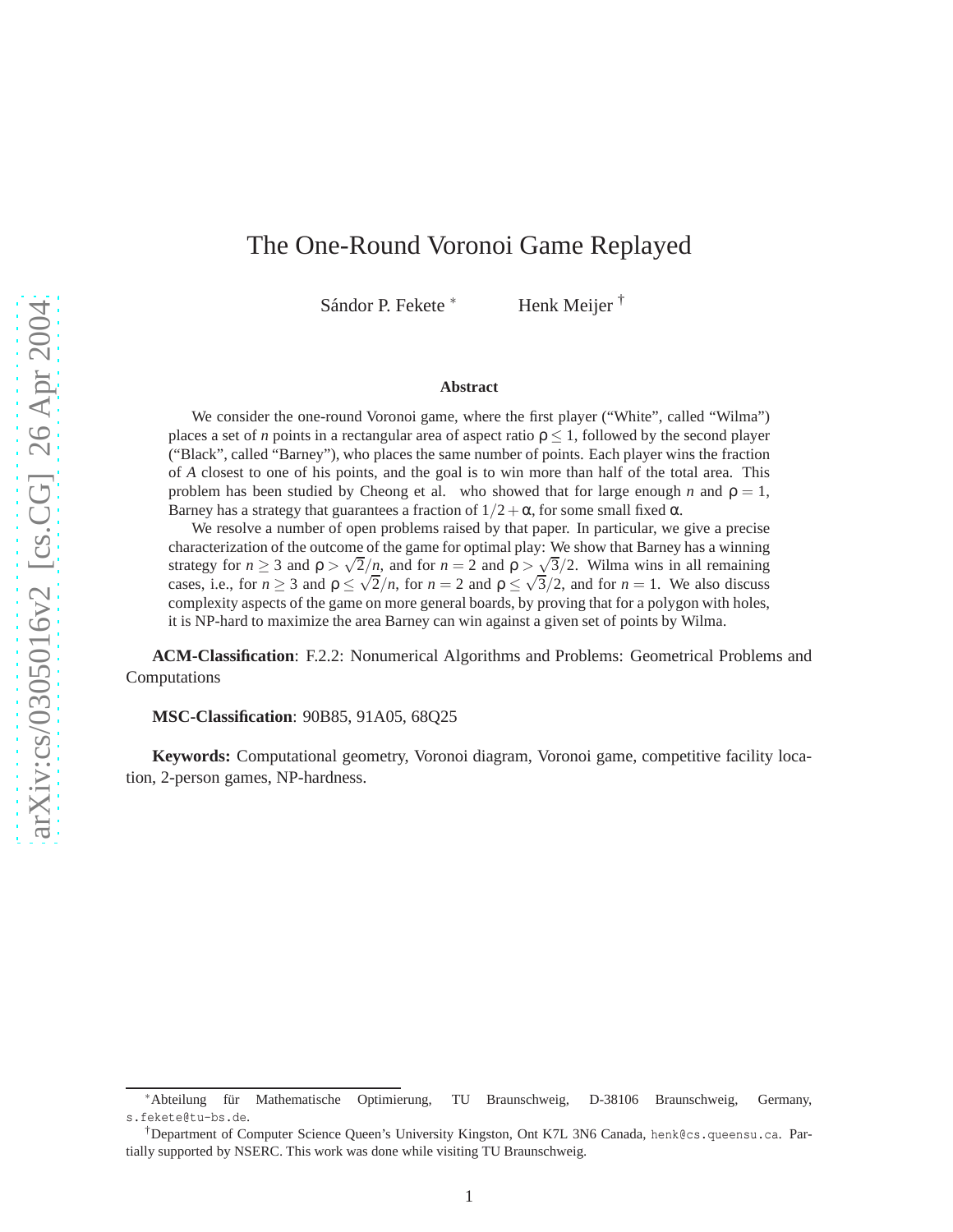## **1 Introduction**

When determining success or failure of an enterprise, *location* is one of the most important issues. Probably the most natural way to determine the value of a possible position for a facility is the distance to potential customer sites. Various geometric scenarios have been considered; see the extensive list of references in the paper by Fekete, Mitchell, and Weinbrecht [\[7\]](#page-13-0) for an overview.

One particularly important issue in location theory is the study of strategies for competing players. See the surveys by Tobin, Friesz, and Miller [\[8\]](#page-13-1), by Eiselt and Laporte [\[5\]](#page-13-2), and by Eiselt, Laporte, and Thisse [\[6\]](#page-13-3).

A simple geometric model for the value of a position is used in the *Voronoi game*, which was proposed by Ahn et al. [\[1\]](#page-13-4) (calling the two-dimensional scenario the most natural one), and solved for the one-dimensional scenario. Cheong et al. [\[3\]](#page-13-5) provided results for the two- and higher-dimensional case. In this game, a site *s* "owns" the part of the playing arena that is closer to *s* than to any other site. Both considered a two-player version with a finite arena *Q*. The players, White ("Wilma") and Black ("Barney"), place points in *Q*; Wilma plays first. No point that has been occupied can be changed or reused by either player. Let *W* be the set of points that were played by the end of the game by Wilma, while *B* is the set of points played by Barney. At the end of the game, a Voronoi diagram of  $W \cup B$ is constructed; each player wins the total area of all cells belonging to points in his or her set. The player with the larger total area wins.

Ahn et al. [\[1\]](#page-13-4) showed that for a one-dimensional arena, i.e., a line segment [0,2*n*], Barney can win the *n-round game*, in which each player places a single point in each turn; however, Wilma can keep Barney's winning margin arbitrarily small. This differs from the *one-round game*, in which both players get a single turn with *n* points each: Here, Wilma can force a win by playing the odd integer points  $\{1,3,\ldots,2n-1\}$ ; again, the losing player can make the margin as small as he wishes. The used strategy focuses on "key points". The question raised in the end of that paper is whether a similar notion can be extended to the two-dimensional scenario. We will see in Section [3](#page-2-0) that in a certain sense, this is indeed the case.

Cheong et al. [\[3\]](#page-13-5) showed that the two- or higher-dimensional scenario differs significantly: For sufficiently large  $n \ge n_0$  and a square playing surface Q, the second player has a winning strategy that guarantees at least a fixed fraction of  $1/2 + \alpha$  of the total area. Their proof uses a clever combination of probabilistic arguments to show that Barney will do well by playing a random point. The paper gives rise to some interesting open questions:

- How large does  $n_0$  have to be to guarantee a winning strategy for Barney? Wilma wins for  $n = 1$ , but it is not clear whether there is a single  $n_0$  for which the game changes from Wilma to Barney, or whether there are multiple changing points.
- For sufficiently "fat" arenas, Barney wins, while Wilma wins for the degenerate case of a line. How exactly does the outcome of the game depend on the aspect ratio of the playing board?
- What happens if the number of points played by Wilma and Barney are not identical?
- What configurations of white points limit the possible gain of black points? As candidates, square or hexagonal grids were named.
- What happens for the multiple-round version of the game?
- What happens for asymmetric playing boards?

For rectangular boards and arbitrary values of *n*, we will give a precise characterization of when Barney can win the game. If the board *Q* has aspect ratio *ρ* with  $\rho \leq 1$ , we prove the following: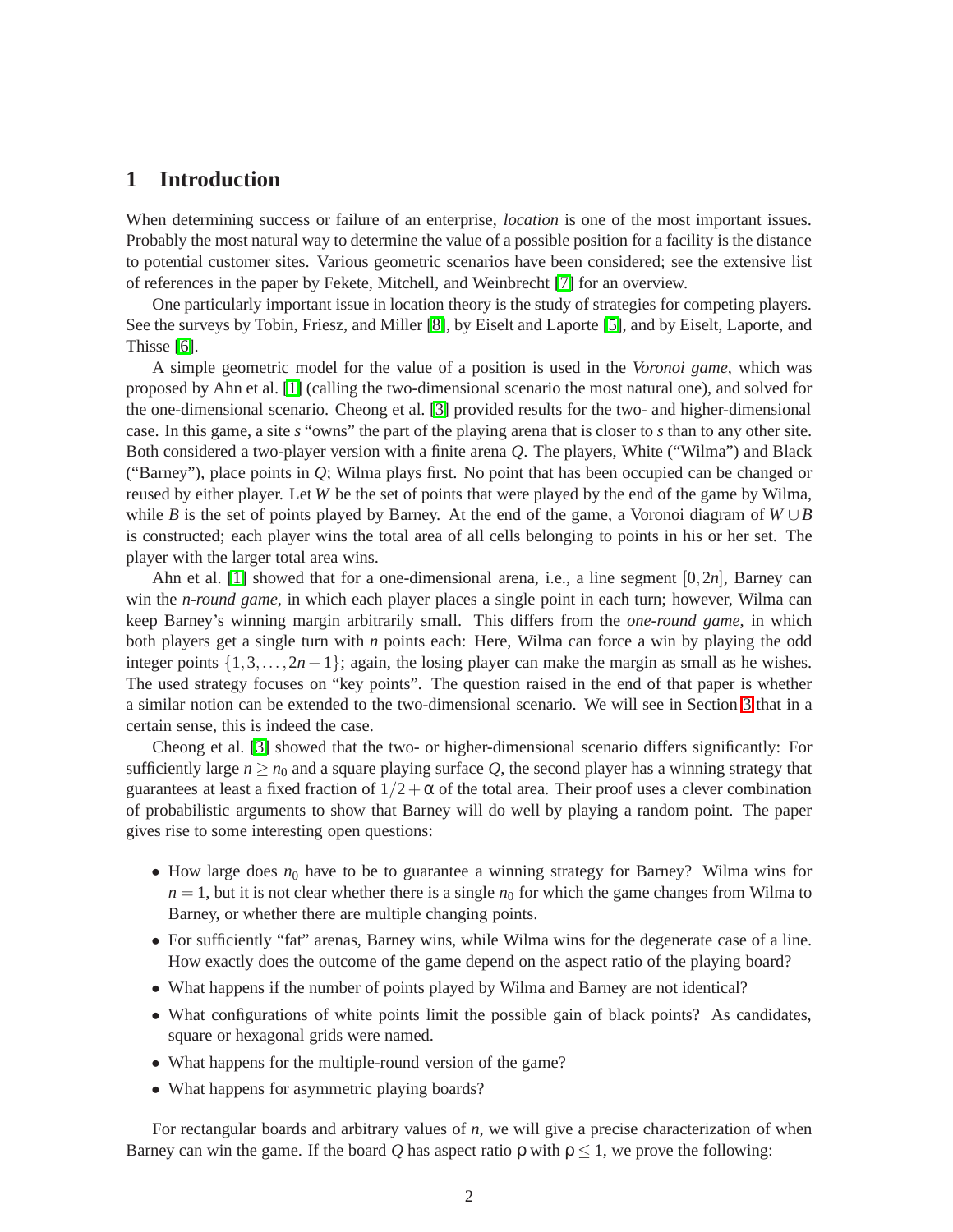- Barney has a winning strategy for  $n \ge 3$  and  $\rho > \sqrt{2}/n$ , and for  $n = 2$  and  $\rho > \sqrt{3}/2$ . Wilma wins in all remaining cases, i.e., for  $n \ge 3$  and  $\rho \le \sqrt{2}/n$ , for  $n = 2$  and  $\rho \le \sqrt{3}/2$ , and for  $n=1$ .
- If Wilma does not play her points on an orthogonal grid, then Barney wins the game.

In addition, we hint at the difficulties of more complex playing boards by showing the following:

• If *Q* is a polygon with holes, and Wilma has made her move, it is NP-hard to find a position of black points that maximizes the area that Barney wins.

This result is also related to recent work by Dehne, Klein, and Seidel [\[4\]](#page-13-6) of a different type: They studied the problem of placing a single black point within the convex hull of a set of white points, such that the resulting black Voronoi cell in the unbounded Euclidean plane is maximized. They showed that there is a unique local maximum. For the problem of finding a location for one additional point among *n* given points on a torus that maximizes the resulting largest Voronoi cell, see the more recent paper by Cheong, Efrat, and Har-Peled [\[2\]](#page-13-7), who give a near-linear polynomial-time approximation scheme.

The rest of this paper is organized as follows. After some technical preliminaries in Section [2,](#page-2-1) Section [3](#page-2-0) shows that Barney always wins if Wilma does not place her points on a regular orthogonal grid. This is used in Section [4](#page-4-0) to establish our results on the critical aspect ratios. Section [5](#page-9-0) presents some results on the computational complexity of playing optimally in a more complex board. Some concluding thoughts are presented in Section [6.](#page-12-0)

### <span id="page-2-1"></span>**2 Preliminaries**

In the following, *Q* is the playing board. *Q* is a rectangle of *aspect ratio* ρ, which is the ratio of the length of the smaller side divided by the length of the longer side. Unless noted otherwise (in some parts of Section [5\)](#page-9-0), both players play *n* points; *W* denotes the *n* points played by Wilma, while *B* is the set of *n* points played by Barney. All distances are measured according to the Euclidean norm. For a set of points *P*, we denote by *V*(*P*) the (Euclidean) Voronoi diagram of *P*. We call a Voronoi diagram *V*(*P*) a regular grid if

- all Voronoi cells are rectangular, congruent and have the same orientation;
- each point  $p \in P$  lies in the center of its Voronoi cell.

If *e* is a Voronoi edge,  $C(e)$  denotes a Voronoi cell adjacent to *e*. If  $p \in P$ , then  $C(p)$  denotes the Voronoi cell of *p* in  $V(P)$ .  $\partial C(p)$  is the boundary of  $C(p)$  and  $|C(p)|$  denotes the area of  $C(p)$ .  $|e|$ denotes the length of an edge *e*. Let  $x_p$  and  $y_p$  denote the *x*- and *y*-coordinates of a point *p*.

## <span id="page-2-0"></span>**3 A Reduction to Grids**

<span id="page-2-2"></span>As a first important step, we reduce the possible configurations that Wilma may play without losing the game. The following holds for boards of any shape:

**Lemma 1** *If V*(*W*) *contains a cell that is not point symmetric, then Barney wins.*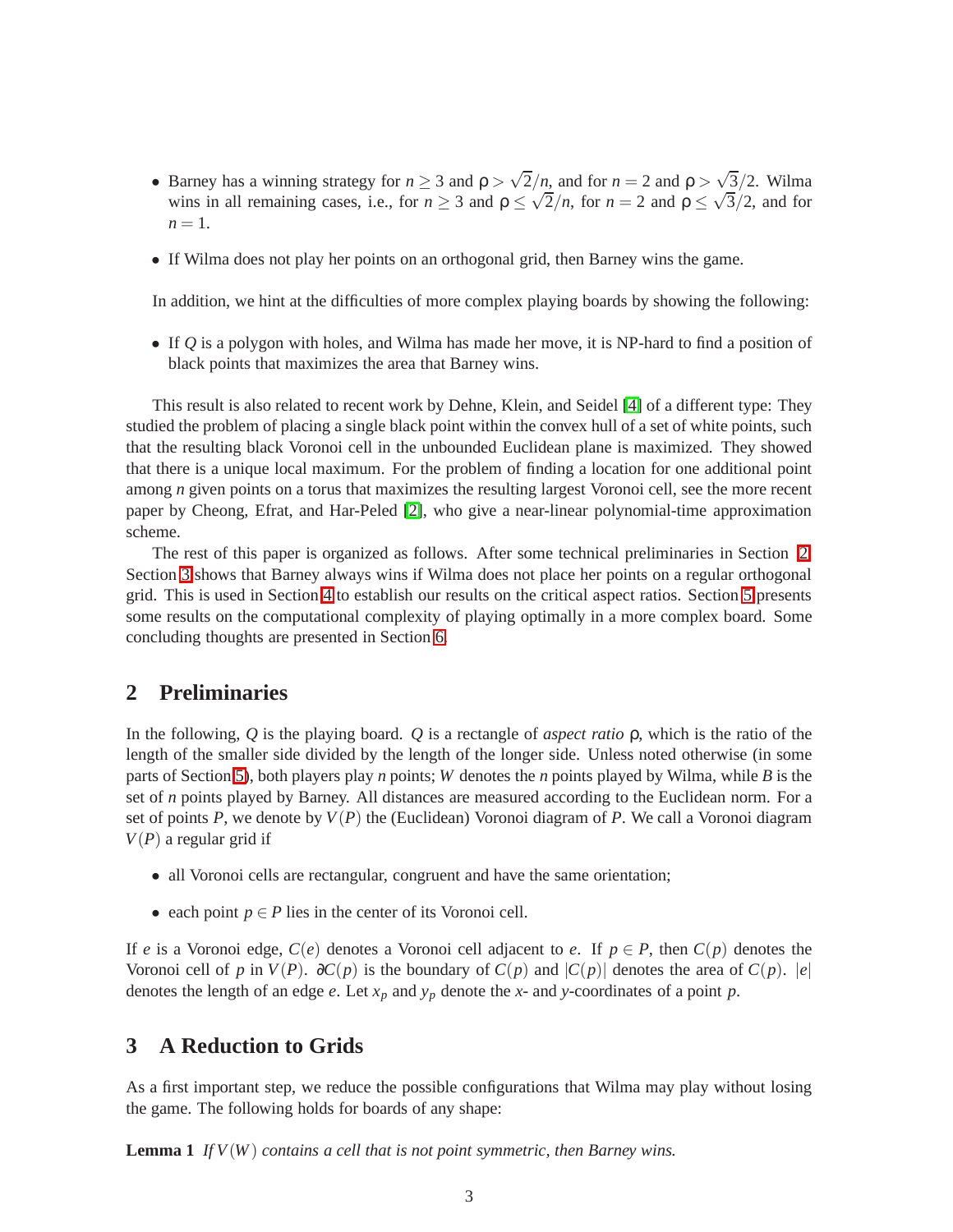**Proof.** Let  $r(w, \varphi)$  be the distance from a point *w* in  $C(w)$  to the point on the boundary of  $C(w)$  that is stabbed by a ray emanating from *w* at angle φ. Let  $l(w, φ)$  be the line that contains the ray  $r(w, φ)$ . As  $\partial C(w)$  is a convex curve,  $r(w, \varphi)$  is a continuous function. Furthermore, we see that  $|C(p)| =$ 1  $\frac{1}{2} \int_0^{2\pi} r^2(w, \varphi) d\varphi$ , and the portion of *C*(*p*) enclosed between angles  $\varphi_1$  and  $\varphi_2$  is  $\frac{1}{2} \int_{\varphi_1}^{\varphi_2} r^2(w, \varphi) d\varphi$ . So an infinitesimal rotation of  $l(w, \varphi)$  about *w* changes the area by  $\pm (r^2(w, \varphi) - r^2(w, -\varphi))d\varphi$ .

For all points *w* in a non-symmetric cell, there is a  $\varphi$  for which  $r(w, \varphi) \neq r(w, -\varphi)$ . Let *w* be the location in a non-symmetric cell of  $V(W)$  where Wilma has placed her point. Let  $\varphi$  be such that  $r(w, \varphi) \neq r(w, -\varphi)$ . So either the line  $l(w, \varphi)$  does not bisect the area of  $C(w)$  or we can rotate this line around *w* so that it does not bisect the area of  $C(w)$ . Therefore there is a line through *w* such that we have an area of size  $|C(w)|/2+2\varepsilon$  on one side of this line for some small positive value of  $\varepsilon$ . This means that by placing a point close to *w*, Barney can claim at least  $|C(w)|/2 + 2\varepsilon - \varepsilon/n$  of the cell  $C(w)$ . In each other cell  $C(w)$  of  $V(W)$  Barney can place a point close enough to *w* to claim an area of at least  $|C(w)|/2 - \varepsilon/n$ . Therefore Barney has gained at least  $|Q|/2 + \varepsilon$ .

<span id="page-3-0"></span>**Corollary 2** *If all cells of V*(*W*) *are point symmetric but Wilma has not placed placed all her points in the centres of each cell, then Barney wins.*

**Proof.** Follows from the fact that the argument used in the proof of Lemma [1](#page-2-2) applies whenever a point of Wilma is not placed in the centre of its cell.  $\Box$ 

<span id="page-3-1"></span>The following theorem is based on this observation and will be used as a key tool for simplifying our discussion in Section [4.](#page-4-0)

#### **Theorem 3** *If the board is a rectangle and if V*(*W*) *is not a regular grid, then Barney wins.*

**Proof.** We assume that Barney cannot win, and will show that this implies that  $V(W)$  is a regular grid. By Lemma [1,](#page-2-2) we may assume that all cells of  $V(W)$  are point symmetric. By Corollary [2](#page-3-0) we know that the points in *W* are the centres of the cells of  $V(W)$ . Let  $e_0$  be a Voronoi edge of  $V(W)$  on the top side of the board. Consider the Voronoi cell  $C_0$  adjacent to  $e_0$ . Because  $C_0$  is point symmetric, it contains an edge  $e_1$  that is parallel to  $e_0$  with  $|e_0| = |e_1|$ . Let  $C_1$  be the cell adjacent to and below *e*<sub>1</sub>. It contains an edge *e*<sub>2</sub> with  $|e_2| = |e_1|$ . Similarly define the cells  $C_2, C_3, \ldots$  So cell  $C_i$  lies below *C*<sub>*i*−1</sub>. Therefore there is a cell  $C_{k-1}$  such that  $e_k$  lies on the bottom edge of the board. We call  $S(e_0) = \{C_0, C_1, C_2, \ldots, C_{k-1}\}\$ the strip of  $e_0$ . Because  $C_i$  is convex, any horizontal line that intersects the board has an intersection with  $S(e_0)$  of length  $\geq |e_0|$ . Consider two different Voronoi edges, *e* and *f* , on the top side of the board, with their respective strips *S*(*e*) and *S*(*f*). Because Voronoi cells are convex and do not have corners with angles of size  $\pi$ , these strips cannot intersect, i.e. do not have a cell in common. For an illustration, see Figure [1.](#page-4-1) Let *S* be the collection of strips of *e* for all Voronoi edges  $e$  of  $V(W)$  on the top side of the board. The intersection of a line with *S* has a length which is at least as large as the sum of the lengths of the edges along the top side of the board. Because strips do not intersect, this intersection is exactly as long as the top side of the board. This implies that *S* covers the whole board and that any horizontal line that intersects the board has an intersection with  $S(e_0)$  of length exactly equal to  $|e_0|$ .

Let *e* be the left most edge on the top side of the board. The left hand side of  $S(e)$  is the left hand side of the board. This implies that each cell in  $S(e)$  is a rectangle. By the same argument, each cell in  $V(W)$  is a rectangle. Let v and w be two points in W such that  $C(v)$  and  $C(w)$  in  $V(W)$  have a horizontal edge *e* in common. The distance between *v* and *e* is the same as the distance between *w* and *e*. Because both  $C(v)$  and  $C(w)$  are point symmetric and rectangular, and *v* and *w* are the centres of  $C(v)$  and  $C(w)$  respectively, it follows that  $C(v)$  and  $C(w)$  have the same vertical width. Similarly, if two cells  $C(v)$  and  $C(w)$  share a vertical edge, these cells have the same horizontal width. Therefore  $V(W)$  is a regular grid.  $\square$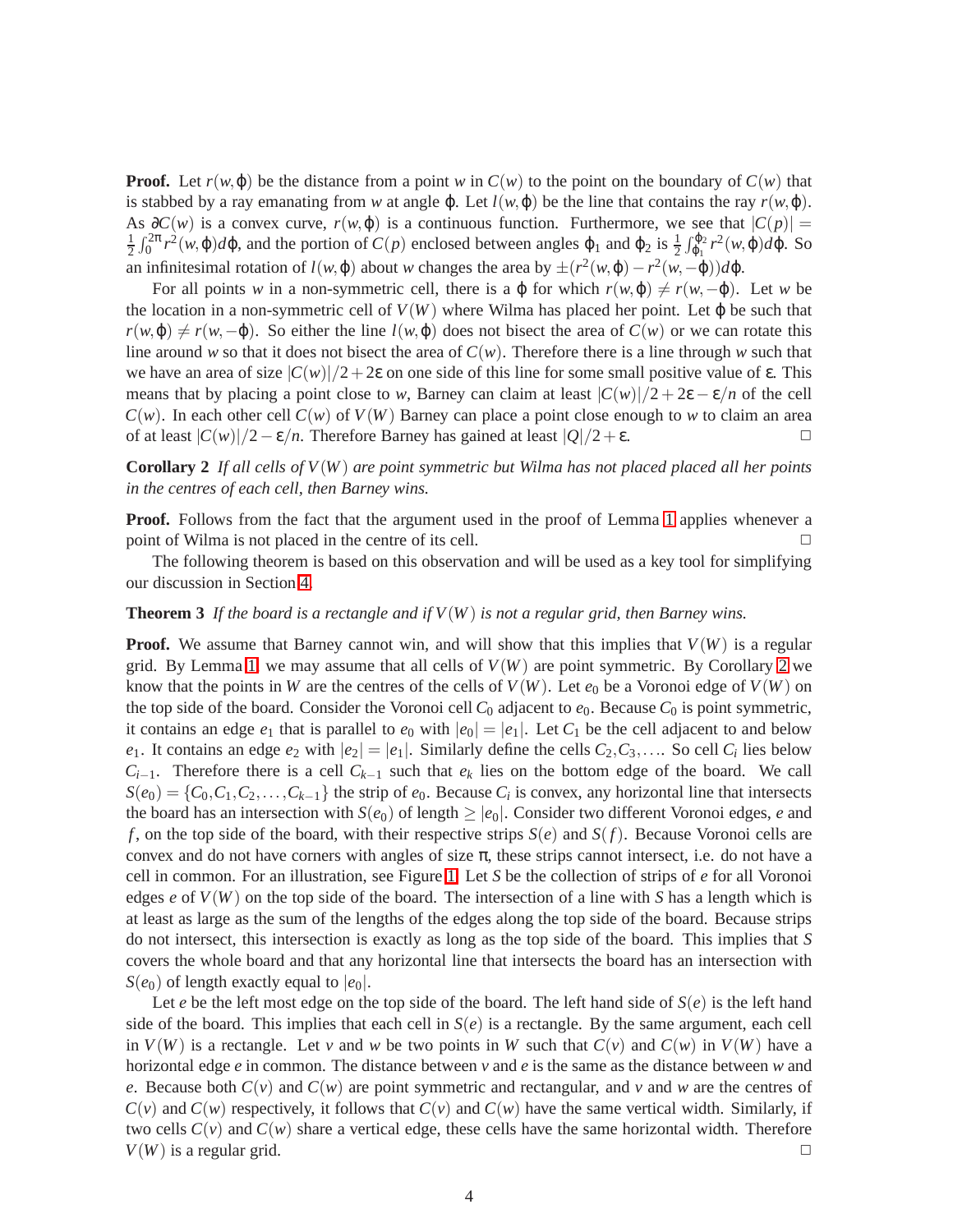

<span id="page-4-1"></span>Figure 1: Playing board with two strips.

### <span id="page-4-0"></span>**4 Critical Aspect Ratios**

In this section we prove the main result of this paper: if  $n \ge 3$  and  $\rho > \sqrt{2}/n$ , or  $n = 2$  and  $\rho > \sqrt{3}/2$ , then Barney wins. In all other cases, Wilma wins. The proof proceeds by a series of lemmas. We start by noting the following easy observation.

<span id="page-4-2"></span>**Lemma 4** *Barney wins, if and only if he can place a point p that steals an area strictly larger than*  $|O|/2n$  from W.

**Proof.** Necessity is obvious. To see sufficiency, note that Wilma is forced to play her points in a regular grid. Barney places his first point *p* such that it gains an area of more than |*Q*|/2*n*. Let *w* be a point in *W*. If Barney places a point on the line through *w* and *p*, sufficiently close to *w* but on the opposite side of *p*, he can claim almost half of the Voronoi cell of *w*. By placing his remaining *n*−1 points in this fashion, he can claim an area larger than  $|O|/2n$ . points in this fashion, he can claim an area larger than  $|Q|/2n$ .

<span id="page-4-3"></span>Next we take care of the case  $n = 2$ ; this lemma will also be useful for larger *n*, as it allows further reduction of the possible arrangements Wilma can choose without losing.

**Lemma 5** *If*  $n = 2$  *and*  $p > \sqrt{3}/2$ , *then Barney wins. If the aspect ratio is smaller, Barney loses.* 

**Proof.** Assume without loss of generality that the board has size  $\rho$  by 1. Suppose that the left bottom corner of *Q* lies on the origin. By Theorem [3](#page-3-1) we know that Wilma has to place her points at  $(0.5, \rho/4)$  and  $(0.5, 3\rho/4)$  or at  $(0.25, \rho/2)$  and  $(0.75, \rho/2)$ . If Wilma places her points at  $(0.5, \rho/4)$ and  $(0.5,3p/4)$ , then it is not hard to show that she will lose. So assume that Wilma places her points at  $(0.25, p/2)$  and  $(0.75, p/2)$ . For Barney to win, he will have to gain more than  $p/4$  with his first point. Suppose Barney places his point at location *p*. Without loss of generality, assume that  $x_p \geq 0.5$ and  $y_p \ge \frac{\rho}{2}$ . If  $y_p = \frac{\rho}{2}$  then Barney gains at most  $\frac{\rho}{4}$ , so we may assume that  $y_p > \frac{\rho}{2}$ . Placing a point *p* with  $x_p > 0.75$  is not optimal for Barney: moving *p* in the direction of  $(0.5, \rho/2)$  will increase the area gained. It is not hard to show that for  $x_p = 0.75$ , Barney cannot gain an area of size  $\rho/4$ . So we may assume that  $0.5 \le x_p < 0.75$ . Let  $b_0$  be the bisector of p and  $(0.25, \frac{\rho}{2})$ . Let  $b_1$  be the bisector of *p* and (0.75,  $\rho/2$ ). Let *q* be the intersection of  $b_0$  and  $b_1$ . The point *q* lies on the vertical line through  $x = 0.5$ . If *q* lies outside the board *Q*, then  $|C(p)| < \rho/4$ , so assume that *q* lies in *Q*. Let  $h_0$  be the length of the line segment on  $b_0$ , between *q* and the top or left side of the board. Let  $h_1$  be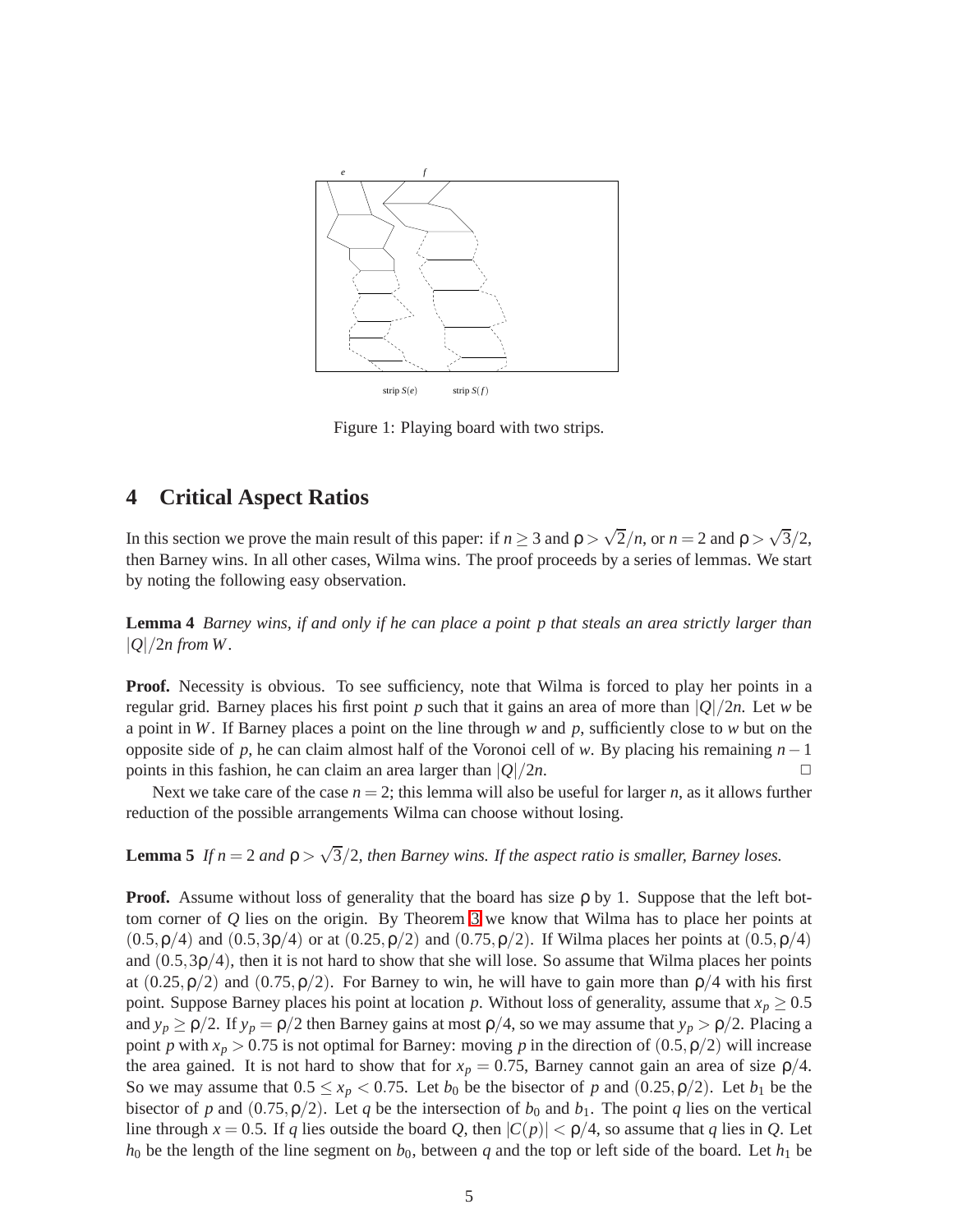

<span id="page-5-0"></span>Figure 2: Barney has gained more than a quarter (a) more than an eighth (b) of the playing surface.

the length of the line segment on  $b_1$ , between  $q$  and the top or right side of the board. Consider the circle *C* center at *q* which passes through *p*,  $(0.25, \rho/2)$  and  $(0.75, \rho/2)$ .

If  $b_0$  does not intersect the top of the board then neither does  $b_1$ . In this case we can increase  $|C(p)|$  by moving p to the left on C and we can use this to show that  $|C(p)| < \rho/4$ . If both  $b_0$  and *b*<sub>1</sub> intersect the top of the board we have  $h_0 \leq h_1$ . We can increase  $h_1$  and decrease  $h_0$  by moving *P* to the right on *C*. So  $|C(p)|$  can be increased until  $b_1$  intersects the top right corner of the board. If *b*<sub>0</sub> intersect the top of the board and *b*<sub>1</sub> intersect the right top corner we have  $h_0 \leq h_1$ . If we move *p* to the right on *C*, both  $h_0$  and  $h_1$  will decrease. The area  $|C(p)|$  will increase as long as  $h_0 < h_1$ and reaches its maximum value when  $h_0 = h_1$ . Therefore the maximum exists when at the moment that *p* approaches (0.75,  $\rho/2$ ), we have  $h_0 > h_1$ . When  $p = (0.75, \rho/2)$ , we have  $h_0 = \rho - y_q$  and  $h_1 = \sqrt{(1/4 + (\rho - 2y_q)^2)}$ . From  $h_0 > h_1$  we can derive that  $\rho > \sqrt{3}/2$ . With his second point Barney can gain an area of size  $0.25 - \varepsilon$  for an arbitrary small positive value of  $\varepsilon$  by placing the point close to  $(0.25, p/2)$ . So Barney can gain more than half the board.

If the aspect ratio is  $\leq \sqrt{3}/2$ , Barney can gain at most  $\rho/4$  with his first move by placing his point at  $(x, \rho/2)$  with  $0.25 < x < 0.75$ . It can be shown that with his second point he can gain almost, but not exactly a quarter.  $\Box$ 

The gain for Barney is small if  $\rho$  is close to  $\sqrt{3}/2$ . We have performed computer experiments to compute the gain for Barney for values of  $\rho > \sqrt{3}/2$ . Not surprisingly, the largest gain was for  $\rho = 1$ . If the board has size  $1 \times 1$ , Barney can gain an area of approximately 0.2548 with his first point, by placing it at  $(0.66825, 0.616)$  as illustrated in Figure [2\(](#page-5-0)a).

**Lemma 6** *Suppose that the board is rectangular and that*  $n = 4$ *. If Wilma places her points on a regular* 2×2 *grid, Barney can gain* 50.78% *of the board.*

**Proof.** Assume that the board has size  $\rho \times 1$ . By Lemma [3](#page-3-1) we know that Wilma has to place her points on the horizontal line at height  $\rho/2$ , on the vertical line at  $x = 0.5$  or at the points  $(0.25, \rho/4)$ ,  $(0.25,3\rho/4)$ ,  $(0.75,\rho/4)$  and,  $(0.75,3\rho/4)$ . If Wilma does not place her points on a line, it can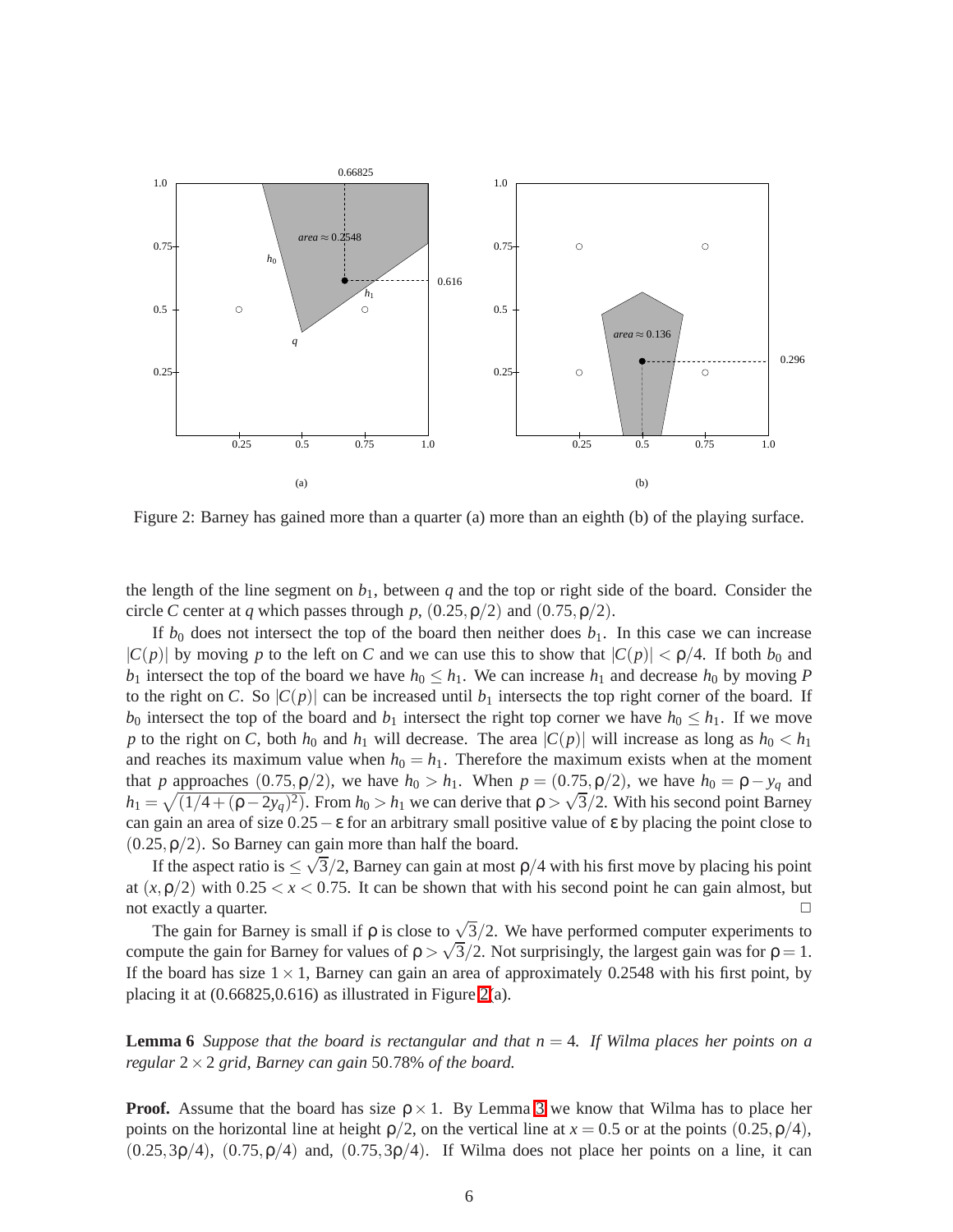be computed that Barney wins at least  $\rho(1/8 + 1/128)$  by placing a point at  $(0.5, \rho/4)$ . In addition Barney can gain a little more than  $3p/8 - \epsilon$  by placing his remaining three points at (0.25 –  $4\varepsilon/3$ , ρ/4), (0.25 − 4ε/3,3ρ/4), and (0.75 + 4ε/3,3ρ/4). So Barney will gain a total area of size  $\rho(1/2 + 1/128) - \varepsilon$ . Because of  $1/2 + 1/128 = 50.78125$ , the result follows.  $p(1/2+1/128)$  – ε. Because of  $1/2+1/128 = 50.78125$ , the result follows.

The value in the above lemma is not tight. For example, if Wilma places her point in a  $2 \times 2$  grid on a square board, we can compute the area that Barney can gain with his first point. If Barney places it at (0.5,0.296), he gains approximately 0.136. For an illustration, see Figure [2\(](#page-5-0)b). By placing his remaining three points at  $(0.25-4\varepsilon/3,0.25)$ ,  $(0.25-4\varepsilon/3,0.75)$ , and  $(0.75+4\varepsilon/3,0.75)$  Barney can gain a total area of size of around  $0.511 - \varepsilon$  for arbitrary small positive  $\varepsilon$ . For non-square boards, we have found larger wins for Barney. This suggests that Barney can always gain more than 51% of the board if Wilma places her four points in a  $2 \times 2$  grid.



<span id="page-6-1"></span>Figure 3: Wilma has placed at least three points on a line.

The above discussion has an important implication:

<span id="page-6-0"></span>**Corollary 7** If  $n > 3$ , then Wilma can only win by placing her points in a  $1 \times n$  grid.

This sets the stage for the final lemma:

**Lemma 8** *Let*  $n \geq 3$ *. Barney can win if*  $\rho > \sqrt{2}/n$ *; otherwise, he loses.* 

**Proof.** It follows from Corollary [7](#page-6-0) that Wilma should place her points in a  $1 \times n$  grid. Assume that *Q* has size  $2r \times 2n$  and that the left bottom point of *Q* lies at  $(-3, -r)$  and the top right point at  $(2n-3, r)$ . Wilma must place her points at  $(-2,0), (0,0), (2,0), \ldots, (2n-4,0)$ . From Lemma [4](#page-4-2) we know that in order to win, Barney has to find a location  $p = (x, y)$  with  $|V(p)| > 2r$ .

If  $r > \sqrt{3}$ , we know from Lemma [5](#page-4-3) that Barney can take more than a quarter from two neighboring cells of Wilma, i.e. Barney takes more than  $8r/4 = 2r$  with his first point. Therefore assume that  $r \leq \sqrt{3}$ . We start by describing the size and area of a potential Voronoi cell for Barney's first point. Without loss of generality, we assume that  $p = (x, y)$  with  $y, x \ge 0$  is placed in the cell of Wilma's point  $(0,0)$ , so  $x \le 1$ ,  $y \le r$ .

If  $y > 0$  and if Barney gains parts of three cells of  $V(W)$  with his first point, we have a situation as shown in Figure [3.](#page-6-1) It is not hard to see that he can steal from at most three cells: *p* has distance more than 2 from all cells not neighboring on Wilma's cells  $V(-2,0)$  and  $V(2,0)$ , which is more than the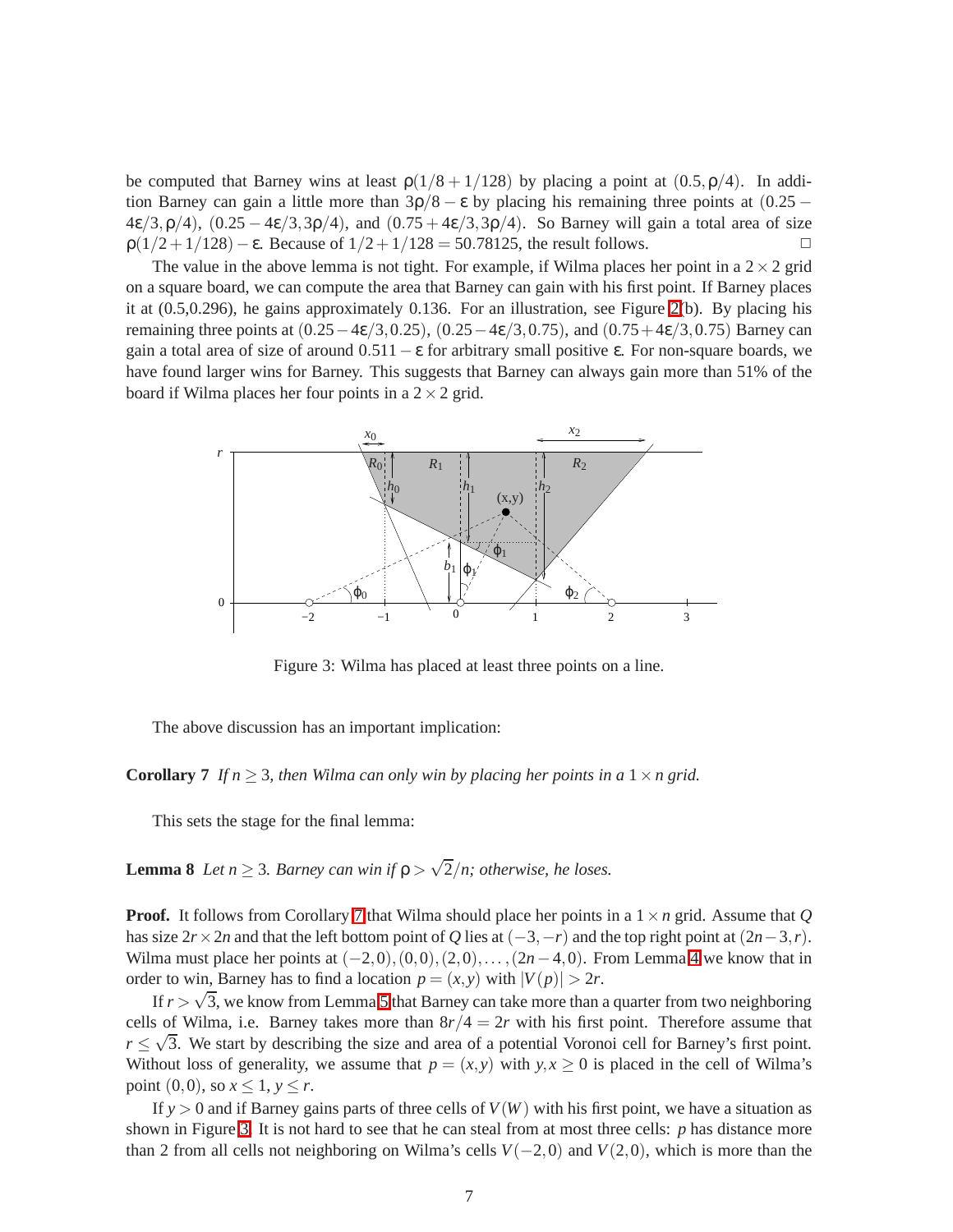radius of  $\sqrt{r^2+1} \le 2$  of those cells with respect to their center points. We see that

$$
b_1 = \frac{y}{2} + \frac{x^2}{2y}, \tag{1}
$$

$$
\tan \varphi_1 = \frac{x}{y}, \tag{2}
$$

$$
\tan \varphi_2 = \frac{y}{2-x}.\tag{3}
$$

As shown in Figure [3,](#page-6-1) the Voronoi cell of  $p$  consists of three pieces: the quadrangle  $R_1$  (stolen from  $V(0,0)$ ), the triangle  $R_0$  (stolen from  $V(-2,0)$ ), and the triangle  $R_2$  (stolen from  $V(2,0)$ ). Furthermore,

<span id="page-7-0"></span>
$$
|R_1| = 2h_1 = 2(r - b_1) = 2r - y - \frac{x^2}{y},
$$
\n(4)

$$
|R_2| = \frac{x_2 h_2}{2}, \tag{5}
$$

$$
h_2 = r - b_1 + \tan \varphi_1 \tag{6}
$$

$$
= r - \frac{y}{2} - \frac{x^2}{2y} + \frac{x}{y},
$$
\t(7)

$$
x_2 = h_2 \tan \varphi_2 = \frac{\left(r - \frac{y}{2} - \frac{x^2}{2y} + \frac{x}{y}\right)y}{2 - x},
$$
\n(8)

so

<span id="page-7-1"></span>
$$
|R_2| = \frac{\left(ry - \frac{y^2}{2} - \frac{x^2}{2} + x\right)^2}{2y(2-x)}.
$$
\n(9)

Analogously,

<span id="page-7-2"></span>
$$
|R_0| = \frac{\left(ry - \frac{y^2}{2} - \frac{x^2}{2} - x\right)^2}{2y(2+x)}.
$$
\n(10)

We first consider  $r \leq \sqrt{2}$ . Assume that Barney can win, i.e. can gain an area larger than 2*r* with his first point. If  $y = 0$ , then  $|V(p)| = 2r$ , so we may assume that  $y > 0$ . From Lemma [5,](#page-4-3) we know that Barney will not win if he only steals from two of Wilma's cells, so we may assume that Barney steals from three cells. Therefore we can use results from equations [\(4\)](#page-7-0), [\(9\)](#page-7-1) and [\(10\)](#page-7-2). From  $|R_0|+|R_1|+|R_2| > 2r$ we derive

$$
\left(ry - \frac{y^2}{2} - \frac{x^2}{2} - x\right)^2 (2 - x) + \left(ry - \frac{y^2}{2} - \frac{x^2}{2} + x\right)^2 (2 + x) > 2(y^2 + x^2)(4 - x^2)
$$
 (11)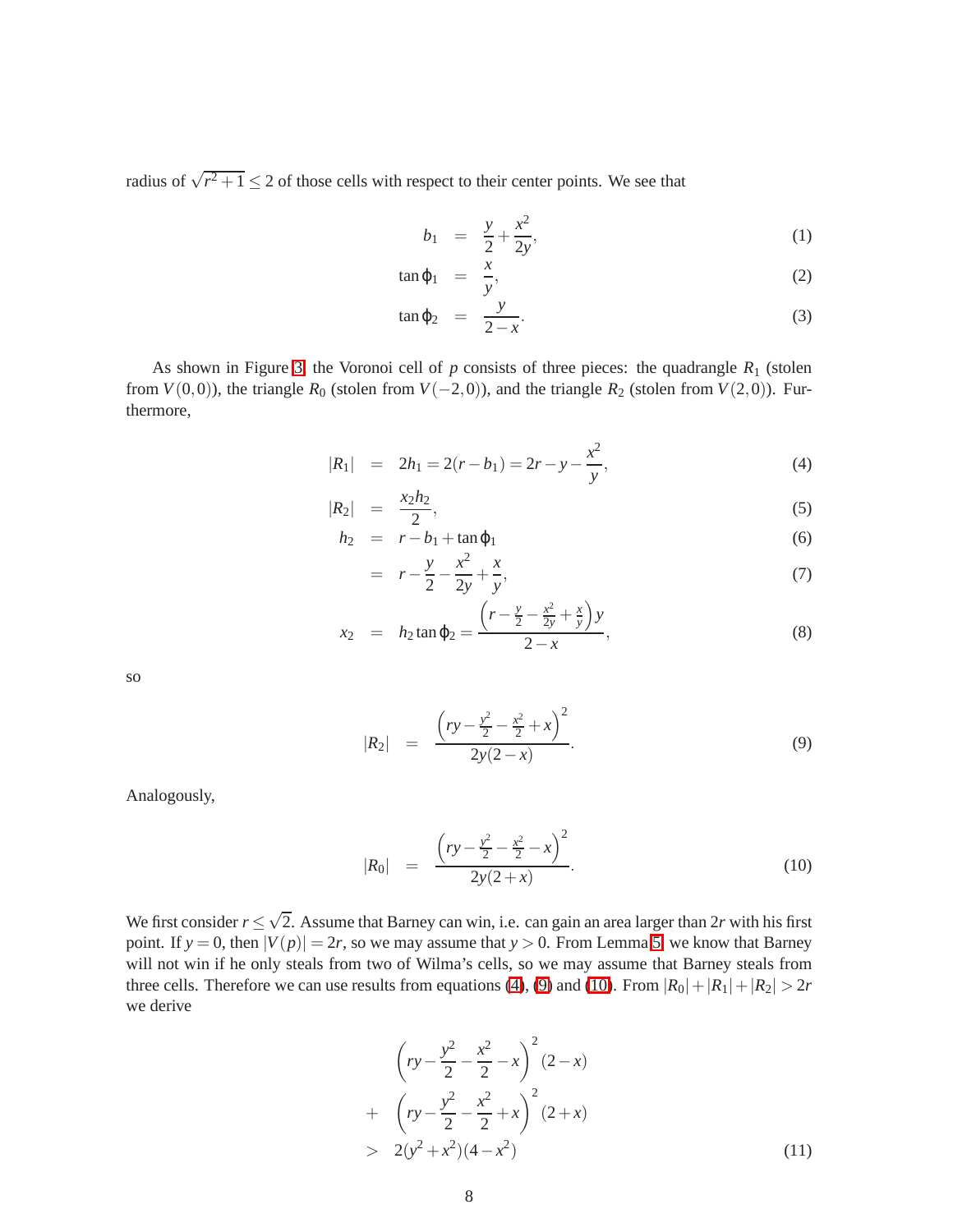As the left hand side is maximized for  $r = \sqrt{2}$ , we conclude

$$
\left(\sqrt{2}y - \frac{y^2}{2} - \frac{x^2}{2} - x\right)^2 (2 - x) + \left(\sqrt{2}y - \frac{y^2}{2} - \frac{x^2}{2} + x\right)^2 (2 + x) > 2(y^2 + x^2)(4 - x^2),
$$
 (12)

so

$$
4\left(\sqrt{2}y - \frac{y^2}{2} - \frac{x^2}{2}\right)^2
$$
  
+ 
$$
4x^2\left(\sqrt{2}y - \frac{y^2}{2} - \frac{x^2}{2}\right) + 4x^2
$$
  
> 
$$
8y^2 + 8x^2 - 2x^2y^2 - 2x^4,
$$
 (13)

implying

$$
4\left(\left(\sqrt{2}y - \frac{y^2}{2} - \frac{x^2}{2}\right) + \frac{x^2}{2}\right)^2
$$
  

$$
-x^4 + 4x^2
$$
  

$$
> 8y^2 + 8x^2 - 2x^2y^2 - 2x^4,
$$
 (14)

therefore

$$
2\left(\sqrt{2}y - \frac{y^2}{2}\right)^2
$$
  
>  $4y^2 + 2x^2 - \frac{x^4}{2} - x^2y^2$  (15)

and thus

$$
4y^{2} - 2\sqrt{2}y^{3} + \frac{y^{4}}{2}
$$
  
> 4y^{2} + x^{2} \left(2 - \frac{x^{2}}{2} - y^{2}\right) (16)

4

or

$$
y^{3}(\frac{y}{2} - 2\sqrt{2})
$$
  
>  $x^{2}\left(2 - \frac{x^{2}}{2} - y^{2}\right)$ . (17)

As the left hand side is negative for  $0 < y \leq \sqrt{2}$ , we conclude that the right hand side must also be negative; clearly, it is minimized for  $x = 1$ , so we get

$$
y^3(\frac{y}{2} - 2\sqrt{2}) > (\left(2 - \frac{1}{2} - y^2\right), \tag{18}
$$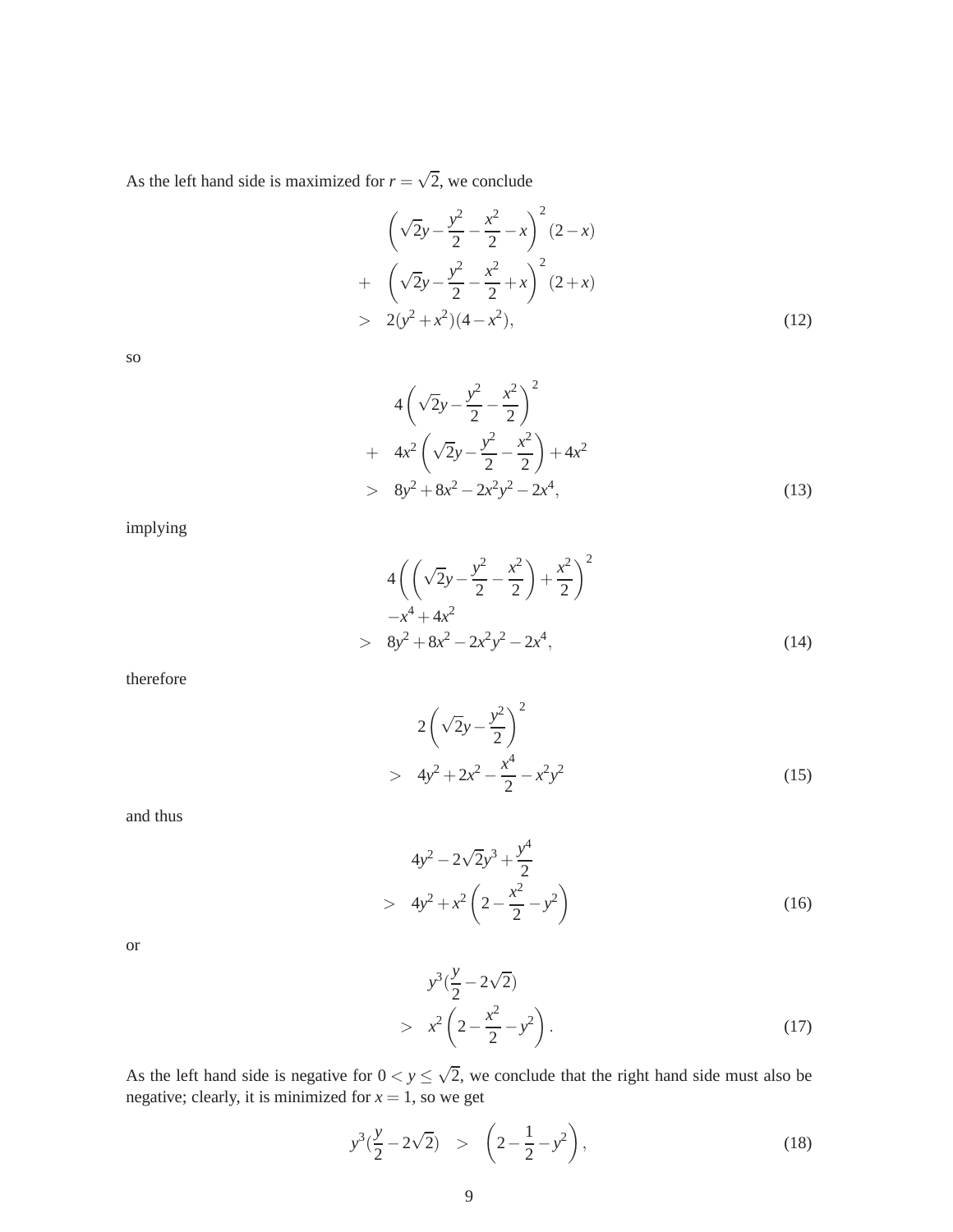and conclude that  $\sqrt{2} \ge y \ge \sqrt{3/2}$ , yielding the contradiction

<span id="page-9-1"></span>
$$
4 \ge \frac{y^4}{2} + y^2 > \frac{3}{2} + 2\sqrt{2}y^3 > 4.
$$
 (19)

So the best Barney can do is gain an area of size 2*r* with all his points and tie the game. However, notice that the contradiction in equation [\(19\)](#page-9-1) also holds if  $|R_0| + |R_1| + |R_2| = 2r$ . So Barney cannot gain an area of size 2r if he places his point at  $(x, y)$  with  $y > 0$  and steals from three cells of  $V(W)$ . In Lemma [5](#page-4-3) it was shown that Barney will gain less than 2r if he places his point at  $(x, y)$  with  $y > 0$ and steals from two cells of  $V(W)$ . Therefore Barney must place his points at  $(x, y)$  with  $y = 0$ . This reduces the problem to a one-dimensional one, and we know from [\[1\]](#page-13-4) that in that case Barney will lose.

Secondly we consider  $\sqrt{2} < r \le \sqrt{3}$ . Suppose Barney places his first point at  $(0, y)$  with  $y > 0$ . Clearly he will steal from three cells of  $V(W)$ . From equations [\(4\)](#page-7-0), [\(9\)](#page-7-1) and [\(10\)](#page-7-2) we derive that

<span id="page-9-2"></span>
$$
|R_0| + |R_1| + |R_2|
$$
  
= 
$$
\frac{r^2 y}{2} - \frac{ry^2}{2} + \frac{y^3}{8} + 2r - y.
$$
 (20)

Because of  $y > 0$  we have

$$
|R_0| + |R_1| + |R_2| > 2r \tag{21}
$$

$$
\Leftrightarrow \quad \frac{r^2y}{2} - \frac{ry^2}{2} + \frac{y^3}{8} - y > 0 \tag{22}
$$

$$
\Leftrightarrow y^2 - 4ry + 4r^2 - 8 > 0 \tag{23}
$$

$$
\Leftrightarrow \quad 0 < y < 2(r - \sqrt{2}).\tag{24}
$$

So Barney wins if he places a point at  $(0, y)$  with  $0 < y < 2(r - \sqrt{ }$  $\overline{2}$ ).

The value in equation [\(20\)](#page-9-2), i.e., the total area, is maximal for  $y^* = (4r - 2\sqrt{r^2 + 6})/3$ . Computational experiments have confirmed that Barney maximizes the area with his first point at  $(0, y^*)$ .

Summarizing, we get:

**Theorem 9** *If*  $n \ge 3$  *and*  $\rho > \sqrt{2}/n$ , *or*  $n = 2$  *and*  $\rho > \sqrt{3}/2$ , *then Barney wins. In all other cases, Wilma wins.*

### <span id="page-9-0"></span>**5 A Complexity Result**

The previous section resolves most of the questions for the one-round Voronoi game on a rectangular board. Clearly, there are various other questions related to more complex boards; this is one of the questions raised in [\[3\]](#page-13-5). Lemma [1](#page-2-2) still applies if Wilma's concern is only to avoid a loss. Moreover, it is easily seen that all of Wilma's Voronoi cells must have the same area, as Barney can steal almost all the area of the largest cell by placing two points in it, and no point in the smallest cell. For many boards, both of these conditions may be impossible to fulfill. It is therefore natural to modify the game by shifting the critical margin that decides a win or a loss. We show in the following that it is NP-hard to decide whether Barney can beat a given margin for a polygon with holes, and all of Wilma's points have already been placed. (In a non-convex polygon, possibly with holes, we measure distances according to the geodesic Euclidean metric, i.e., along a shortest path within the polygon.)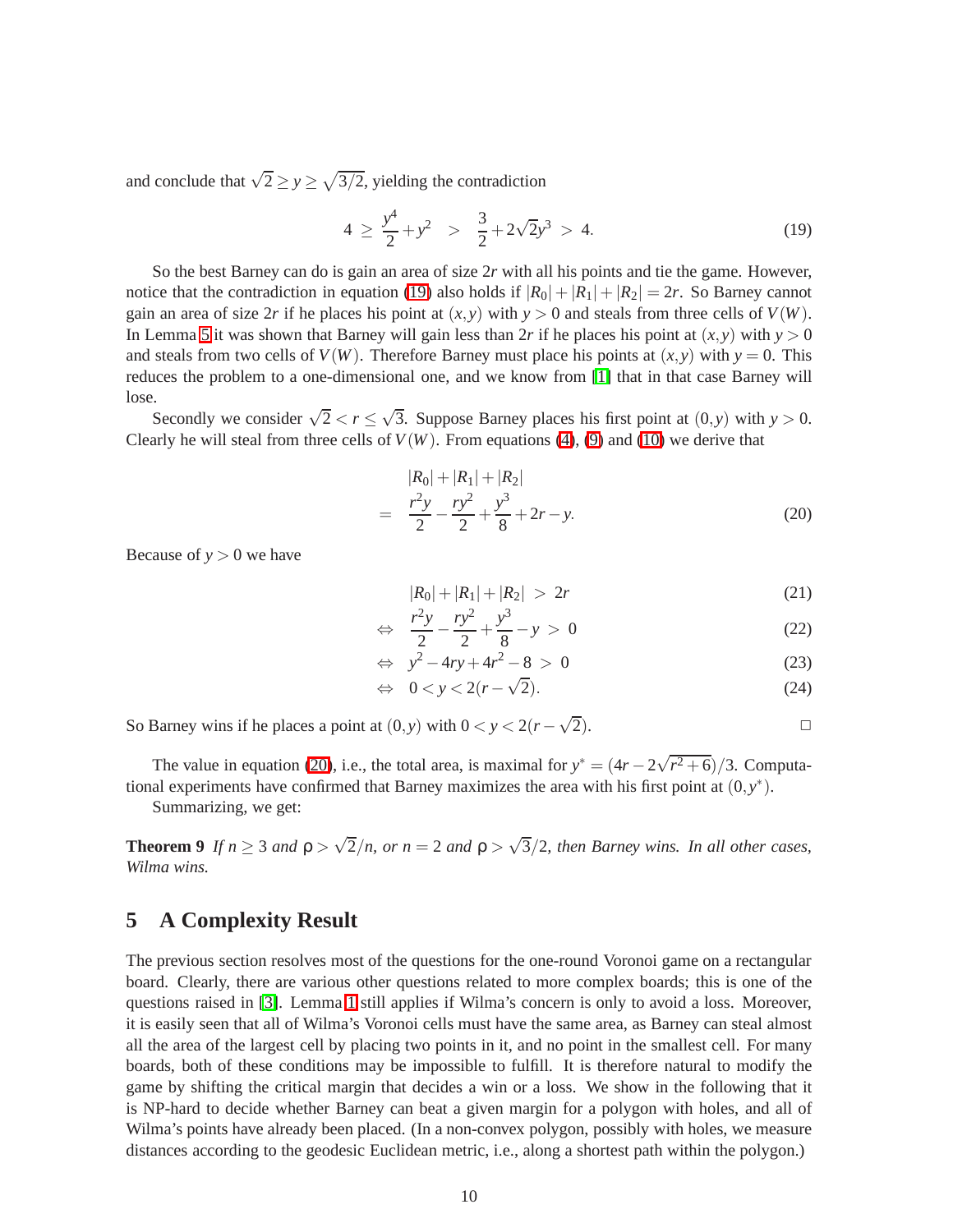**Theorem 10** *For a polygon with holes, it is NP-hard to maximize the area Barney can claim, even if all of Wilma's points have been placed.*

**Proof.** We give an outline of the proof, based on a reduction from PLANAR 3SAT, which is known to be NP-complete [\[9\]](#page-13-8). For clearer description, we sketch the proof for the case where Barney has fewer points to play; in the end, we hint at what can be done to make both point sets the same size. (A 3SAT instance *I* is said to be an instance of PLANAR 3SAT, if the following bipartite graph  $G_I$ is planar: every variable  $x_i$  and every clause  $c_j$  in *I* is represented by a vertex in  $G_I$ ; two vertices are connected, if and only if one of them represents a variable that appears in the clause that is represented by the other vertex.) First, the planar graph corresponding to an instance *I* of PLANAR 3SAT is represented geometrically as a *planar rectilinear layout*, with each vertex corresponding to a horizontal line segment, and each edge corresponding to a vertical line segment that intersects precisely the line segments corresponding to the two incident vertices. There are well-known algorithms (e.g., [\[12\]](#page-13-9)) that can achieve such a layout in linear time and linear space. See Figure [4.](#page-10-0)



<span id="page-10-0"></span>Figure 4: A geometric representation of the graph *G*<sub>*I*</sub> for the Planar 3SAT instance  $I = (x_1 \vee x_2 \vee x_3) \wedge$  $(\bar{x}_1 \vee \bar{x}_3 \vee \bar{x}_4) \wedge (\bar{x}_2 \vee \bar{x}_3 \vee x_4).$ 

Next, the layout is modified such that the line segments corresponding to a vertex representing a literal and all edges incident to it are replaced by a loop – see Figure [5.](#page-11-0) At each vertex corresponding to a clause, three of these loops (corresponding to the respective literals) meet. Each loop gets represented by a very narrow corridor.

Now we place a sequence of extra *area gadgets* at equal distances  $2d_1$  along the variable loop. Let *n*<sub>i</sub> be the number of area gadgets along the loop for variable *x*<sub>*i*</sub>, and let  $N = \sum_{i=1}^{n} n_i$ , and  $\epsilon = 1/N^3$ . (By construction, *N* is polynomially bounded.) As shown in Figure [6\(](#page-12-1)a), each each such gadget consists of an area element of size  $A = 1/N$ , "guarded" by a white point that is at distance  $d_1 + \varepsilon$  from it. Finally, for each clause, we place an extra gadget as shown in Figure [6\(](#page-12-1)b). Similar to the area gadgets along the variable loops, it consists of a white point guarding an area element of size  $A = 1/N$  at distance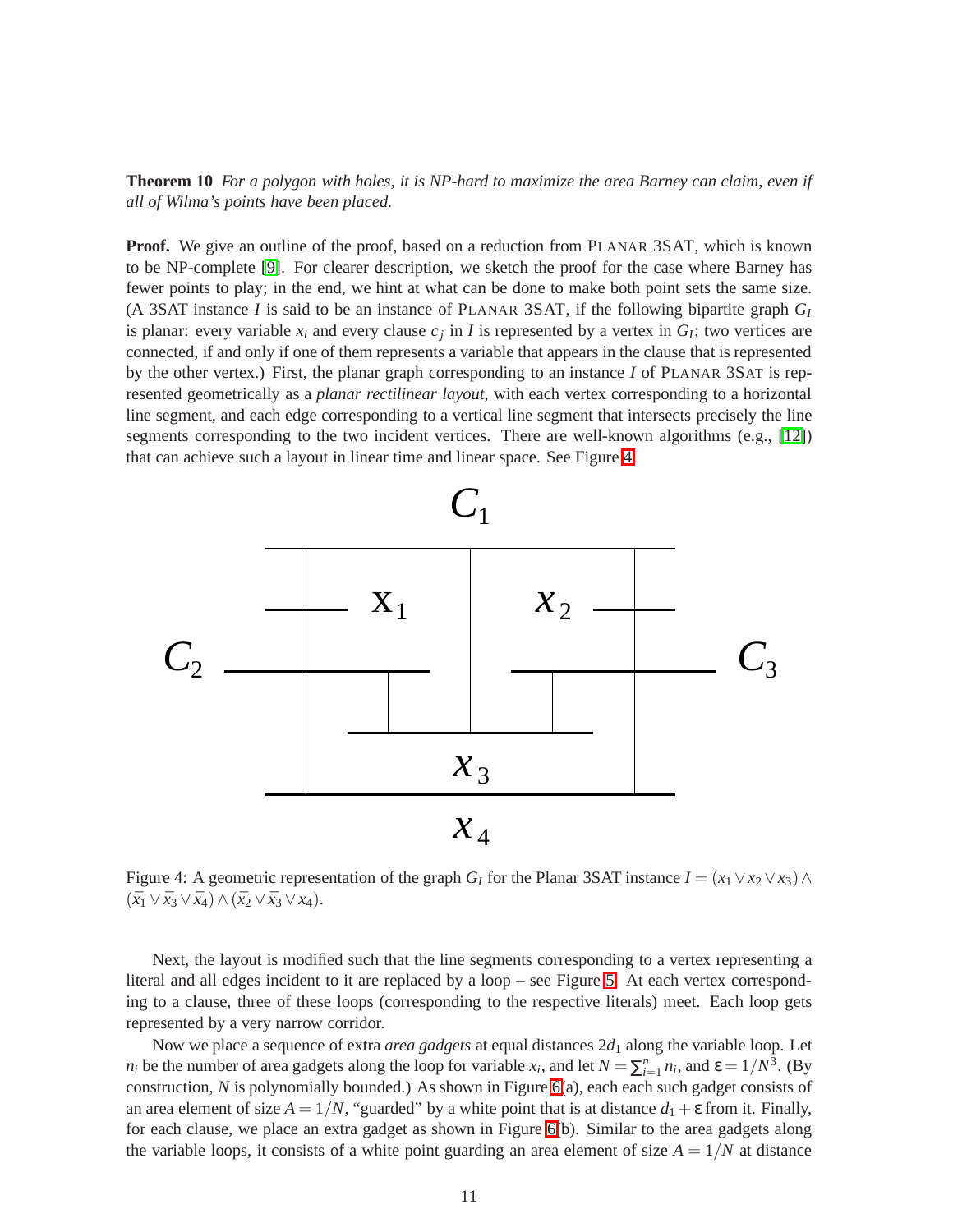

<span id="page-11-0"></span>Figure 5: A symbolic picture of the overall representation: The location of white points is indicated by white dots (with area elements on variable loops not drawn for the sake of clarity). The location of black points (indicated by black dots) corresponds to the truth assignment  $x_1 = 0$ ,  $x_2 = 1$ ,  $x_3 = 0$ ,  $x_4 = 1$ , which satisfies *I*. See Figure [6](#page-12-1) for a closeup of the gadgets.

 $d_2 + \varepsilon$ . Thus, the overall number of white points is  $|W| = N + m$ . By making the corridors sufficiently narrow (say,  $1/N^3$  wide), the overall area for the corridors is small (e.g.,  $O(1/N^2)$ .) The total area of the resulting polygon is  $1 + m/N + O(1/N^2)$ . See Figure [5](#page-11-0) for a symbolic overall picture.

As indicated in Figure [6,](#page-12-1) there is a limited set of positions where a black point can steal more than one area gadget. Stealing all area gadgets along a variable loop is possible with *ni*/2 points, by picking every other potential location along the loop. This can be done in two ways, and either such choice represents a truth assignment of the corresponding variable. In a truth assignment in which the variable satisfies a clause, a black point is placed on the variable loop in such a manner that the area element of the clause gadget is stolen. (See Figure [5](#page-11-0) for our example.) Thus, a satisfying truth assignment for *I* yields a position of  $N/2$  black points that steals all the area elements, i.e., claims an area of  $1+m/N$ .

To see the converse, assume that Barney can claim an area of at least 1+*m*/*N*, i.e., he can steal all area elements. As noted before, no position of a black point can steal more than two area elements on a variable; stealing two requires placing it at less than distance  $d_1 + \varepsilon$  from both of them. As the  $N/2$ black points must form a perfect matching of the *N* area elements, we conclude that there are only two basic ways to cover all area elements of a variable  $x_i$  by not more than  $n_i/2$  black points, where each location may be subject to variations of size  $O(\varepsilon)$ . One of these perfect matchings corresponds to setting *x<sup>i</sup>* to *true*, the other to *false*. If this truth assignment can be done in a way that also steals all area elements of clause gadgets, we must have a satisfying truth assignment.  $\Box$ 

By adding some extra area elements (say, of size 3*A*) right next to  $N/2 + m$  of the white points along variable gadgets, and increasing  $|B|$  to  $N + m$ , we can modify the proof to apply to the case in which  $|W| = |B|$ . Similarly, it is straighforward to shift the critical threshold such that Wilma is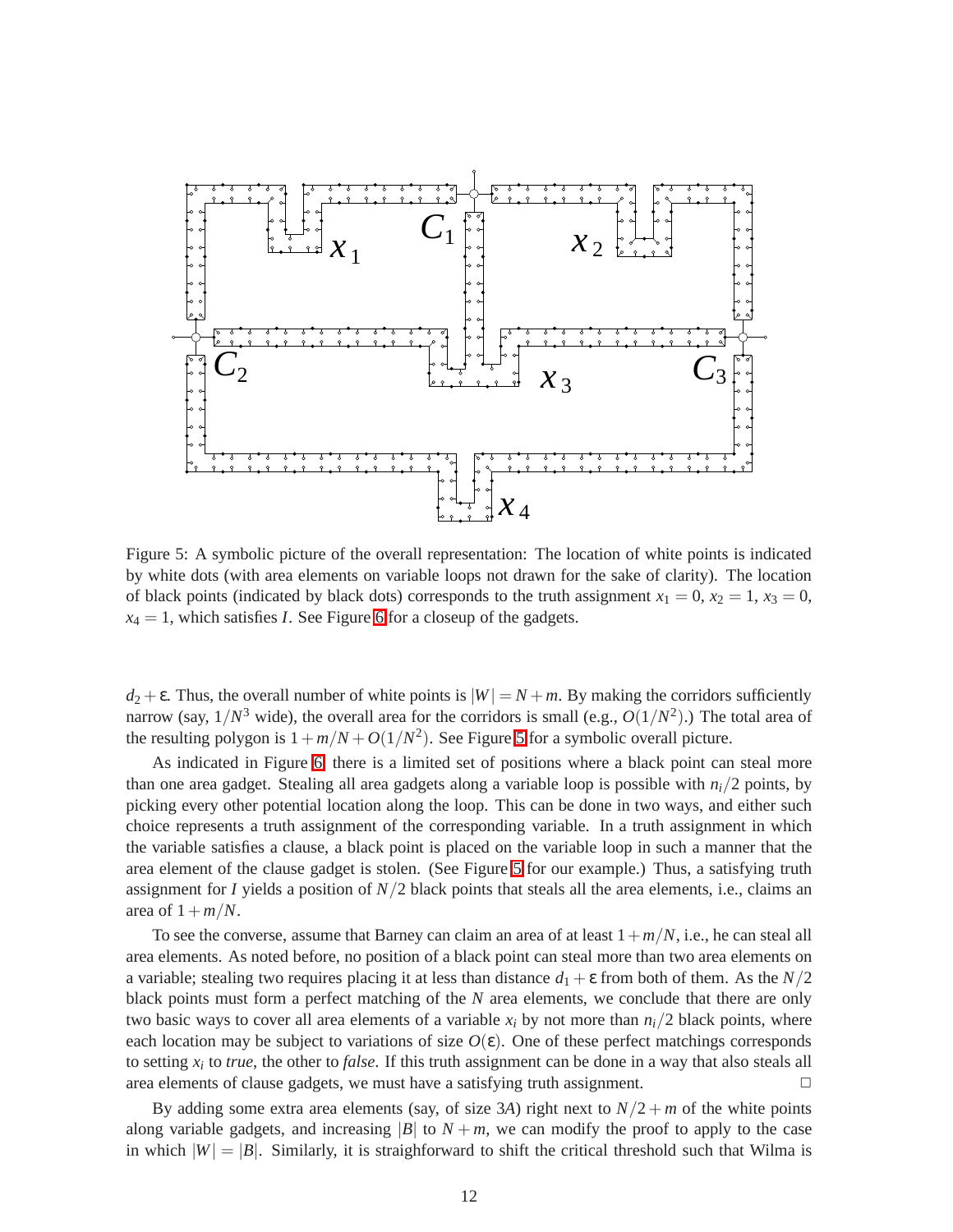

<span id="page-12-1"></span>Figure 6: Area gadget (left) and clause gadgets (right)

guaranteed a constant fraction of the board.

## <span id="page-12-0"></span>**6 Conclusion**

We have resolved a number of open problems dealing with the one-round Voronoi game. There are still several issues that remain open. What can be said about achieving a fixed margin of win in all of the cases where Barney can win? We believe that our above techniques can be used to resolve this issue. As we can already quantify this margin if Wilma plays a grid, what is still needed is a refined version of Lemma [1](#page-2-2) and Theorem [3](#page-3-1) that guarantees a fixed margin as a function of the amount that Wilma deviates from a grid. Eventually, the guaranteed margin should be a function of the aspect ratio. Along similar lines, we believe that it is possible to resolve the question stated by [\[3\]](#page-13-5) on the scenario where the number of points played is not equal.

There are some real-life situations where explicit zoning laws enforce a minimum distance between points; obviously, our results still apply for the limiting case. It seems clear that Barney will be at a serious disadvantage when this lower bound is raised, but we leave it to future research to have a close look at these types of questions.

The most tantalizing problems deal with the multiple-round game. Given that finding an optimal set of points for a single player is NP-hard, it is natural to conjecture that the two-player, multiple round game is PSPACE-hard. Clearly, there is some similarity to the game of Go on an  $n \times n$  board, which is known to be PSPACE-hard [\[10\]](#page-13-10) and even EXPTIME-complete [\[11\]](#page-13-11) for certain rules.

However, some of this difficulty results from the possibility of capturing pieces. It is conceivable that at least for relative simple (i.e., rectangular) boards, there are less involved winning strategies.